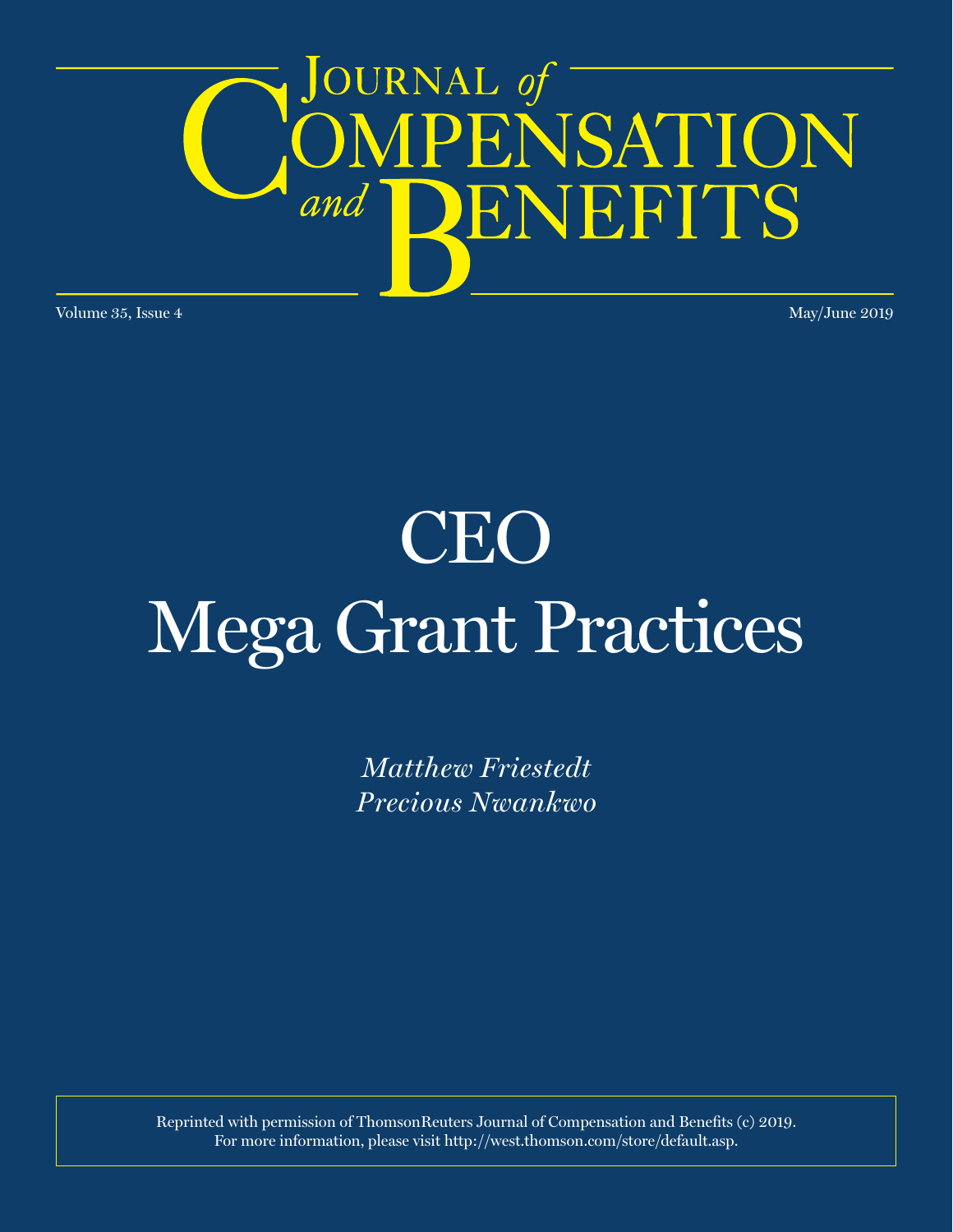#### **35 No. 3 Journal of Compensation and Benefits ART 4**

**Journal of Compensation & Benefits** | May/June 2019

**Volume 35, Issue 4**

**Journal of Compensation and Benefits** Matthew Friestedt and Precious Nwankwo

#### <span id="page-1-0"></span>CEO Mega Grant Practices

In August 2011, Tim Cook, Apple's chief operating officer at the time, was awarded a restricted stock grant worth nearly \$384 million as part of his promotion to serve as the company's chief executive officer ("CEO"). While the use of stock-based compensation was not new, the size of Mr. Cook's award, and a number of "mega grants" that have followed, have garnered considerable attention in the press and among shareholders and proxy advisory firms. These mega grants, defined in this article as one-time equity grants in excess of \$50 million, have become a tool to be used by companies to reward and incentivize their CEOs in certain limited circumstances. In the years since Mr. Cook's grant, proxy advisory firms have indicated that these awards have played a determining factor in recommending against a company's say-on-pay vote. In November 2015, Glass Lewis issued its proxy voting policies and methodologies for the following year in which it advised that it would revise its evaluation of these awards, including the decision to grant the award and terms of negotiation. Further, in December 2018 Institutional Shareholder Services ("ISS") issued guidance indicating that it is unlikely to support equity grants that cover more than four years (*i.e.*, the grant year plus three future years) because it believes that these awards limit the board's ability to adjust future pay in response to unforeseen events or changes in performance or strategic focus. ISS has also indicated that it will expect a firm commitment from the company not to grant additional awards over the covered period. The size of these awards are noteworthy due to the potential impact on shareholder value and public perception. This article highlights 21 mega grants that have been made since January 1, 2014 (plus Mr. Cook's grant in 2011).

At the time of Apple's mega grant to Mr. Cook, Apple was a \$312 billion market capitalization company, and Mr. Cook's award, which vested over 10 years, represented approximately 0.12% of Apple's market capitalization. In the wake of Mr. Cook's grant, a few other technology companies made similar mega grants to compensate their newly promoted CEOs, including Microsoft in 2014 and Alphabet in 2016. However, these grants are not unique to technology companies and have spanned a broad spectrum of industries including entertainment, retail, telecommunications and financial services, with companies as diverse as Charter Communications, First Data, Lending Tree, Live Nation Entertainment and Walmart all having made similarly sizeable equity grants to their top executives.

Our research has identified three primary contexts in which mega grants are awarded: (1) in connection with an initial public offering ("IPO"), (2) upon the hiring or promotion of a new CEO or (3) for existing CEOs, in relation to the renewal of the CEO's employment agreement or refresher grant. The terms of mega grants vary tremendously in terms of type (stock options or restricted stock), service vesting conditions (if any) and whether the award is subject to performance conditions.

#### **IPO MEGA GRANTS**

In recent years, Dropbox, Go-Pro, JD.com, Snap, Switch and Xiaomi have used mega grants to compensate their founder-CEOs ahead of their IPOs. Boards may make these large grants in connection with an IPO to encourage the CEO's support of the transaction and to add incentives for the CEO's retention after the IPO. In this context, it is not unusual for the CEO to otherwise have large existing equity holdings in the company. This underlying motivation for the board may explain the considerably looser limitations attributable to these awards in the IPO context. For instance, mega grants in the IPO context tend to be more generous in terms of the size of the grant relative to the value of the company on grant date. Mega grants in the IPO context are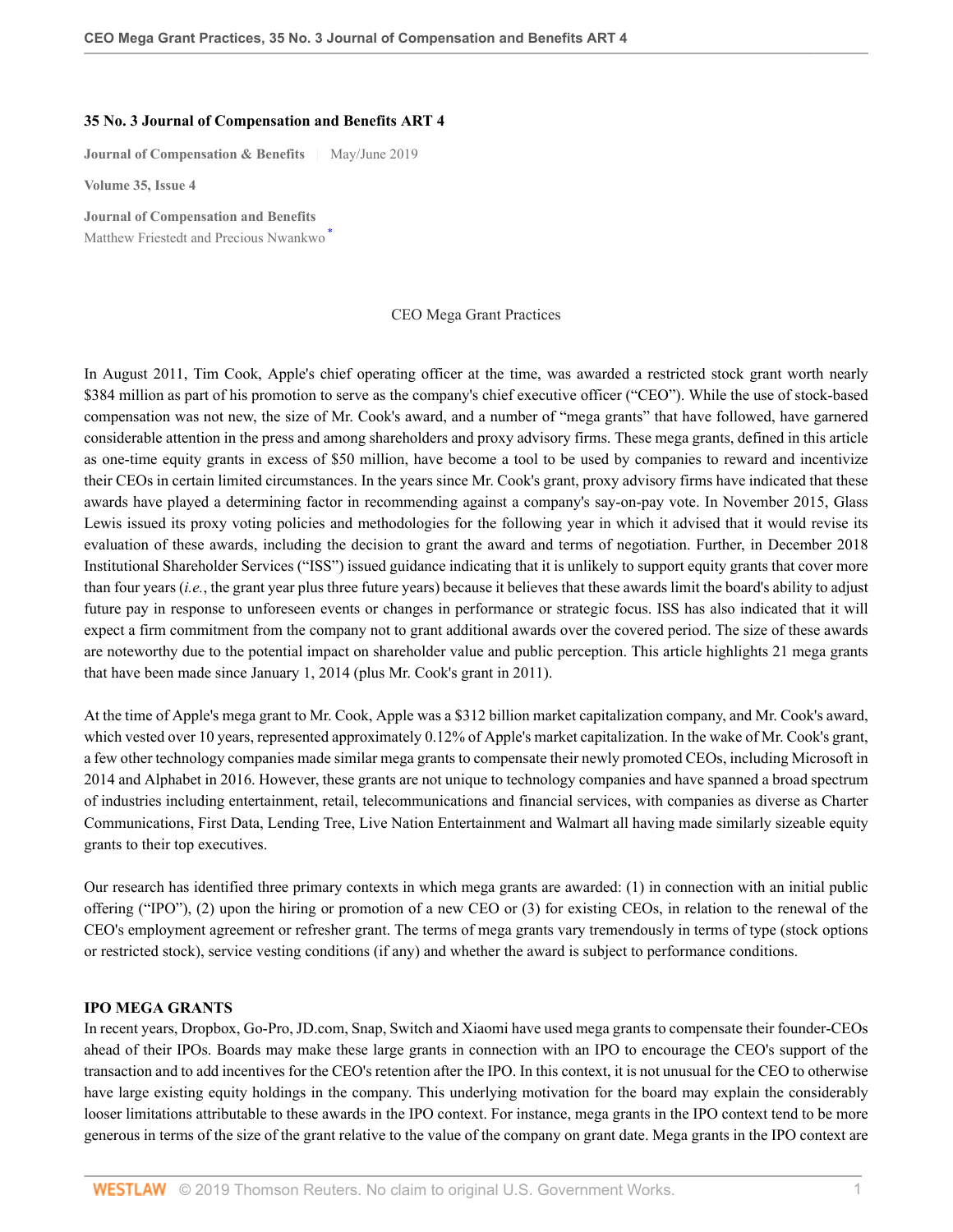often valued at 2–3% of the market capitalization of the company at the grant date compared to fractions of a percent for mega grants in other contexts. In addition, IPO mega grants often have fewer vesting conditions outside of the closing of the IPO; three companies, JD.com, Snap and Xiaomi, granted awards in the IPO context that were fully vested on grant or on the closing of the IPO, with no ties to the executive's future performance or service. Two additional companies, Go-Pro and Switch, provided for partial vesting on grant with additional awards to vest at a later date. In both cases, vesting of the remaining awards remained subject to the CEO's continued employment over three to four year periods from the date of grant. Only one company (Dropbox) provided for an award to its CEO and founder that had both long-term service vesting conditions and performance conditions.

## **NEW HIRE, PROMOTION AND RENEWAL/REFRESH MEGA GRANTS**

In situations involving either a newly hired or promoted CEO or an existing CEO that is having their tenure extended by the company, the values of the grant, as a percentage of the company's market capitalization tend to be much lower than in the IPO context, with most awards falling under 1%. In addition, these grants often have more rigorous vesting conditions, with longer time horizons (three to five years and sometimes even 10 years), fewer units vesting per anniversary of the grant date, performance conditions and targeted stock price goals. In one of the more noteworthy refresher mega grants, Tesla granted an award of \$2.6B in options to its founder and CEO Elon Musk (the design of this award was mimicked by Axon Enterprise for their founder and CEO Patrick Smith, who was granted \$118M in options). While these mega grants are generous in size, they are designed to reward equally outsized achievements in performance, tying CEO compensation to company and shareholder value. The Tesla and Axon awards have a 100% pay-for-performance structure with vesting entirely contingent on achieving objective, pre-determined milestones. Additionally, both executives must retain the position of CEO or Executive Chairman and Chief Product Officer at their respective companies in order for any tranche of options to vest. These ambitious targets for these awards, which include meeting escalating revenue and adjusted EBITDA targets and an increased market size (12x current for Tesla and 9x current for Axon), provide a stark contrast to similarly sized grants awarded to CEOs in the IPO context which tend to have few, if any, conditions to full vesting.

## **ISS REACTION**

Our survey took into account recommendations from ISS for both say-on-pay votes and compensation committee elections among each of the relevant companies. ISS recommendations for say-on-pay votes were available for ten of the 21 companies we surveyed, with ISS recommending an "against" vote in an overwhelming majority of cases (eight out of 10). In the case of Tesla's mega grant to Mr. Musk, despite the aggressive performance targets necessary to be met for vesting, ISS recommended against approval of the award, citing that the award limited the board's ability to adjust future pay levels according to changes in performance or strategic focus, reasoning it included in its proxy voting guidelines later that year. Further, they questioned the company's stated need to align Mr. Musk's financial interests with Tesla given his existing 22% stake in the company. In the only two instances where ISS recommended a "for" vote, Apple and Go-Pro, the awards were subject to time-based vesting ranging from five to 10 years, and subject to the CEO's continued employment (and the company's common stock maintaining a specified closing stock price in the case of Go-Pro).

With respect to compensation committee elections, ISS recommended an "against" or "withhold" vote of at least one member of the committee in nine out of the 13 instances for which we have data. In three of the nine cases, ISS's recommendations were split, advising that shareholders vote "against" for some committee members and "for" for others. In the case of First Data, while no compensation committee members were up for reelection in the year after the award grant, ISS recommended a "withhold" vote for all three directors who were up for reelection in that year. In the remaining four instances (Apple, Broadcom, Jet.com and Microsoft), ISS recommended a "for" vote for compensation committee members and a "for" vote on say-on-pay only in one instance (Apple).

## **MEGA GRANT CONSIDERATIONS**

When making mega grants, compensation committees approving the award should consider the following items: market comparables, existing stock ownership, accounting consequences, summary compensation table disclosure and shareholder and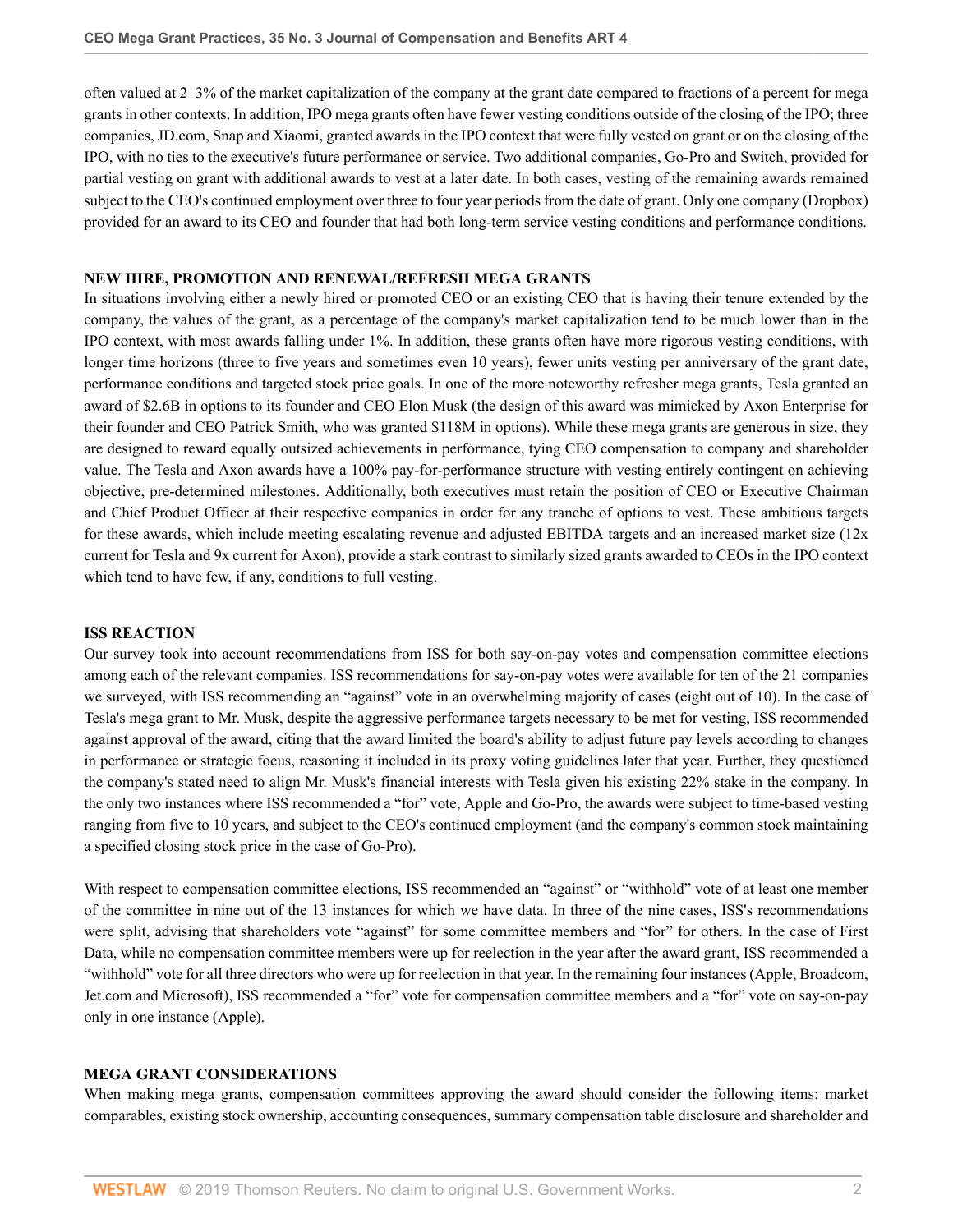market perceptions. Mega grants will be subject to even greater ISS scrutiny, so compensation committees should be mindful of ISS's new position in deciding whether to award mega grants and in determining how such awards should be structured.

Consideration should also be given to the treatment of the award in a sale or change in control ("CIC") context as well as the tax consequences of the company and executives under [Sections 162\(m\)](http://www.westlaw.com/Link/Document/FullText?findType=L&pubNum=1012823&cite=26USCAS162&originatingDoc=I28f029e86d7511e99848e2b3c6e2e0ac&refType=LQ&originationContext=document&vr=3.0&rs=cblt1.0&transitionType=DocumentItem&contextData=(sc.UserEnteredCitation)) and [280G of the Internal Revenue Code.](http://www.westlaw.com/Link/Document/FullText?findType=L&pubNum=1012823&cite=26USCAS280G&originatingDoc=I28f029e86d7511e99848e2b3c6e2e0ac&refType=LQ&originationContext=document&vr=3.0&rs=cblt1.0&transitionType=DocumentItem&contextData=(sc.UserEnteredCitation)) In the CIC context, companies should consider the appropriate treatment of mega grants including (i) whether vesting of such awards will be triggered upon the CIC or upon a qualifying termination after the CIC; (ii) if established performance metrics will be measured upon the CIC or otherwise deemed satisfied at a particular level (*e.g.*, target); and (iii) whether this treatment will apply to the entire award or only a pro-rata portion of the award based on the time worked. Further, companies should also consider treatment of the awards under [Section 280G](http://www.westlaw.com/Link/Document/FullText?findType=L&pubNum=1012823&cite=26USCAS280G&originatingDoc=I28f029e86d7511e99848e2b3c6e2e0ac&refType=LQ&originationContext=document&vr=3.0&rs=cblt1.0&transitionType=DocumentItem&contextData=(sc.UserEnteredCitation)) of the Code, which subjects executives to a 20% excise tax on certain "golden parachute" payments. Awards subject to performance-based vesting and awards with longer term (over five years) time vesting will be subject to much worse [Section 280G](http://www.westlaw.com/Link/Document/FullText?findType=L&pubNum=1012823&cite=26USCAS280G&originatingDoc=I28f029e86d7511e99848e2b3c6e2e0ac&refType=LQ&originationContext=document&vr=3.0&rs=cblt1.0&transitionType=DocumentItem&contextData=(sc.UserEnteredCitation)) treatment than standard three-year time vesting awards.

Lastly, with respect to [Section 162\(m\)](http://www.westlaw.com/Link/Document/FullText?findType=L&pubNum=1012823&cite=26USCAS162&originatingDoc=I28f029e86d7511e99848e2b3c6e2e0ac&refType=LQ&originationContext=document&vr=3.0&rs=cblt1.0&transitionType=DocumentItem&contextData=(sc.UserEnteredCitation)) of the Code, compensation paid to certain individuals (including CEOs) is not deductible by the company to the extent such compensation exceeds \$1,000,000 for the taxable year. As a result, large mega grant awards can be more costly on an after-tax basis. However, there is transition relief for companies who have recently undergone an IPO.

<span id="page-3-1"></span>

| Company            | Recipient/<br><b>Position</b>       | Grant<br>Date        | Context             | Grant<br>Date<br>Value | Market<br>Cap on<br>Grant<br>Date | Award<br>as % of<br>Market<br>Cap | Award<br><b>Type</b>                | Tenure <sup>1</sup><br>and Age<br>on Grant<br>Date | <b>Additional Notes Performance/</b><br><b>Vesting Conditions</b>                                                                                                                                                                                                                                                                                                                                                                                                                                                                           | <b>ISS Say-</b><br>Guidance | <b>ISS</b><br>on-Pay Compensation<br>Committee<br><b>Election</b><br>Guidance |
|--------------------|-------------------------------------|----------------------|---------------------|------------------------|-----------------------------------|-----------------------------------|-------------------------------------|----------------------------------------------------|---------------------------------------------------------------------------------------------------------------------------------------------------------------------------------------------------------------------------------------------------------------------------------------------------------------------------------------------------------------------------------------------------------------------------------------------------------------------------------------------------------------------------------------------|-----------------------------|-------------------------------------------------------------------------------|
| Xiaomi             | Lei Jun<br>Founder/<br>CEO          | April 2,<br>2018     | <b>IPO</b>          | \$1.5B                 | \$54B                             | 2.8%                              | \$1.5B<br>Stock<br>\$15M<br>Options | 8 years<br>48 years<br>old                         | Award granted to reward CEO for his<br>contributions and is not tied to any<br>future service or performance.<br>On June 17, 2018, Mr. Jun was granted<br>an additional \$15M in stock options,<br>which were immediately vested on<br>grant and remain exercisable over a<br>20-year period.                                                                                                                                                                                                                                               | N/A                         | N/A                                                                           |
| Tesla              | Elon Musk<br>Founder/<br><b>CEO</b> | March 21,<br>2018    | Refresher<br>grant  | \$2.6B                 | \$53.5B                           | 4.9%                              | Options                             | 10 years<br>46 years<br>old                        | Award consists of stock options<br>with the vesting of each tranche<br>subject to the achievement of both<br>market capitalization and operational<br>milestones.<br>To fully vest, Tesla must meet a set<br>of escalating revenue and adjusted<br>EBITDA targets, achieve 12 of 16<br>outlined operational milestones and<br>reach an ultimate market cap of \$650B<br>(12 times current).<br>Mr. Musk must remain as Tesla's CEO<br>or serve as both Executive Chairman<br>and Chief Product Officer in order for<br>any tranche to vest. | Against                     | Chair: N/<br>A<br>Members:<br>Against                                         |
| Axon<br>Enterprise | Patrick<br>Smith<br>Founder/<br>CEO | February<br>26, 2018 | LTI<br>Compensation | \$118M                 | \$1.5B                            | 7.9%                              | Options                             | 25 years<br>47 years<br>old                        | Award consists of stock options<br>that vest in 12 tranches, with the<br>vesting of each tranche subject to<br>the achievement of both market<br>capitalization and financial<br>performance milestones.                                                                                                                                                                                                                                                                                                                                    | Against                     | N/A <sup>2</sup>                                                              |

# <span id="page-3-0"></span>**CEO Mega Grants**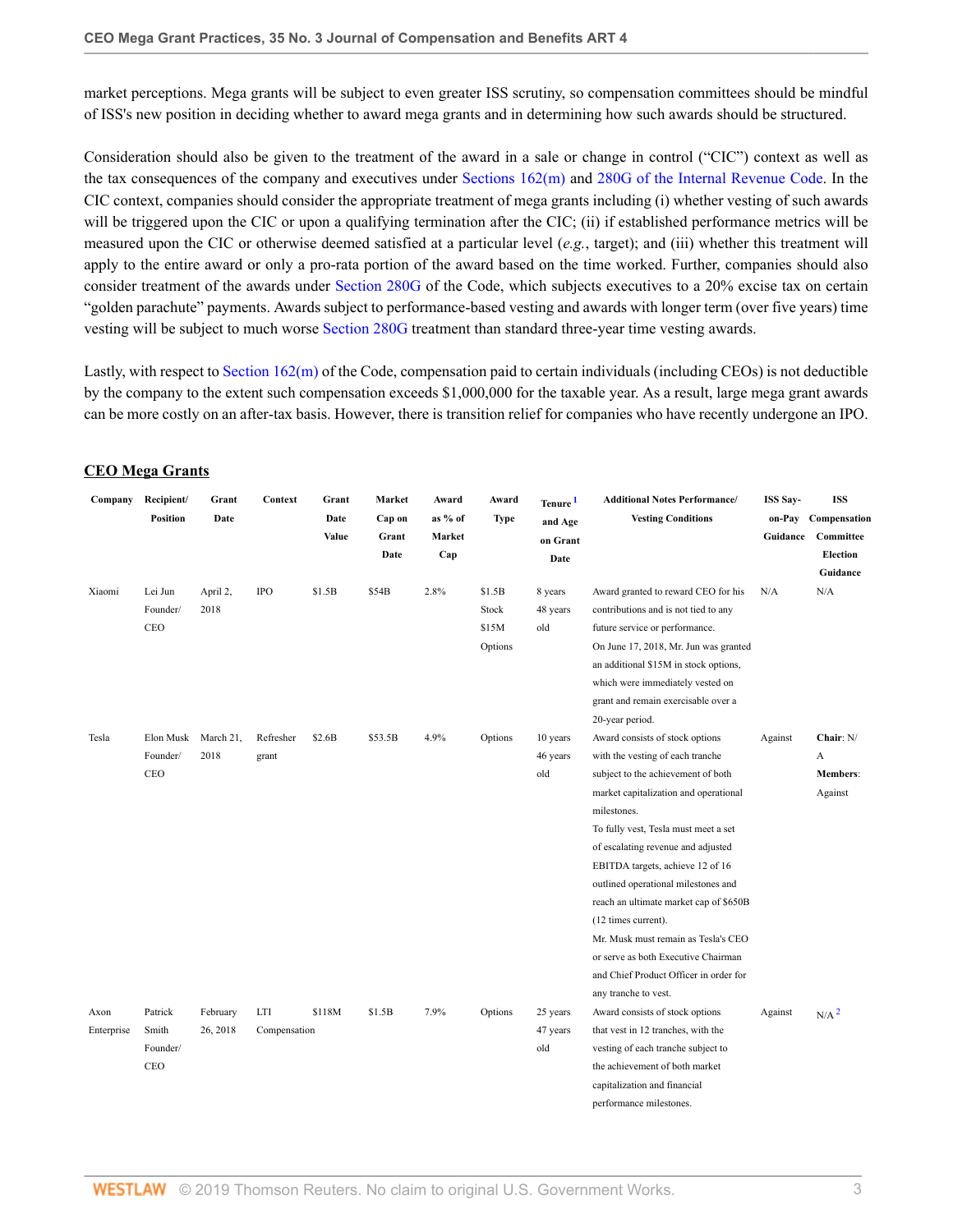<span id="page-4-1"></span><span id="page-4-0"></span>

|                                |                                             |                      |                                             |        |         |       |                                                                       |                             | To fully vest, Axon must achieve a<br>set of escalating revenue or adjusted<br>EBITDA targets and reach an ultimate<br>market cap of \$13.5B (9 times<br>current).<br>Vesting is contingent on the CEO's<br>continued employed as either Chief<br>Executive Officer or Executive<br>Chairman and Chief Product Officer.                                                                                                                                                                                                                                                       |         |                                                                |
|--------------------------------|---------------------------------------------|----------------------|---------------------------------------------|--------|---------|-------|-----------------------------------------------------------------------|-----------------------------|-------------------------------------------------------------------------------------------------------------------------------------------------------------------------------------------------------------------------------------------------------------------------------------------------------------------------------------------------------------------------------------------------------------------------------------------------------------------------------------------------------------------------------------------------------------------------------|---------|----------------------------------------------------------------|
| Live<br>Nation                 | Michael<br>Rapino<br><b>CEO</b>             | December<br>15, 2017 | Renewal of \$58M<br>employment<br>agreement |        | \$9B    | 0.64% | \$12M<br>Restricted<br>stock<br>\$46M<br>Performance<br>shares        | 12 years<br>51 years<br>old | Restricted stock award vests ratably<br>over four years and the performance<br>shares will vest during a performance<br>period running from November 1,<br>2017 through December 31, 2022<br>upon attainment of various stock price<br>targets.<br>The vesting of both awards is subject<br>to the CEO's continued employment.                                                                                                                                                                                                                                                | N/A     | Chair:<br>Against<br><b>Members:</b><br>Against                |
| Dropbox                        | Andrew<br>Houston<br>Founder/<br><b>CEO</b> | December<br>12, 2017 | <b>IPO</b>                                  | \$110M | \$9.2B  | 1.2%  | Restricted<br>stock                                                   | 10 years<br>35 years<br>old | Award vests over a performance period N/A<br>of up to 10 years following the closing<br>of the IPO, based on the achievement<br>of certain company stock price goals<br>ranging from \$30 to \$90 (stock price<br>on grant was estimated to be \$11).<br>Additional grant of (i) \$47M in<br>restricted stock to other co-founder,<br>Arash Ferdowsi, subject to the same<br>terms as the CEO grant and (ii) \$34M<br>in RSUs to SVP of engineering,<br>product and design, Quentin Clark,<br>which will vest over a five-year period<br>subject to his continued employment. |         | N/A                                                            |
| Switch                         | Rob Roy<br>Founder/<br>CEO                  | September<br>7,2017  | <b>IPO</b>                                  | \$88M  | \$4.2B  | 2.1%  | Restricted<br>stock<br>award<br>(3% of all)<br>outstanding<br>shares) | 14 years<br>49 years<br>old | Forty percent of award vested on the<br>closing of the IPO and the remaining<br>60% will vest over four years.<br>Vesting is subject to the CEO's<br>continued service unless he is<br>terminated without cause, for good<br>reason or due to death or disability.                                                                                                                                                                                                                                                                                                            | N/A     | Chair:<br>Withhold<br>Members:<br>Withhold                     |
| LendingTree Douglas            | Lebda<br>CEO                                | July 26,<br>2017     | Renewal of \$57M<br>employment<br>agreement |        | \$3B    | 2%    | Options                                                               | 9 years<br>47 years<br>old  | Options subject to both time- and<br>performance-based vesting conditions.<br>Options subject to performance<br>condition based on LendingTree's<br>share price growth during a five-year<br>period from grant date and subject to<br>CEO's continued employment through<br>the performance period.                                                                                                                                                                                                                                                                           | N/A     | Chair:<br>Against<br><b>Members:</b><br>1 For and 1<br>Against |
| First Data                     | Frank<br>Bisignano<br><b>CEO</b>            | July 20,<br>2017     | Equity-<br>based<br>retention               | \$93M  | \$17.5B | 0.53% | Restricted<br>stock                                                   | 4 years<br>58 years<br>old  | Award designed to vest over seven<br>years, or 14% per year, based on<br>performance.<br>This percentage can be increased to<br>20% if First Data stock increases 15%<br>for 10 consecutive trading days in a<br>year (for vesting purposes, the 15%<br>per share increase is cumulative).                                                                                                                                                                                                                                                                                    | N/A     | Against <sup>3</sup>                                           |
| Sarepta<br>Therapeutics Ingram | Douglas<br>CEO                              | June 26,<br>2017     | New Hire                                    | \$57M  | \$1.9B  | 3%    | \$45M<br>Options                                                      | N/A<br>55 years<br>old      | Option awards will vest in full only if<br>within five years from the grant date,<br>Sarepta's (1) stock price increases from                                                                                                                                                                                                                                                                                                                                                                                                                                                 | Against | N/A <sup>4</sup>                                               |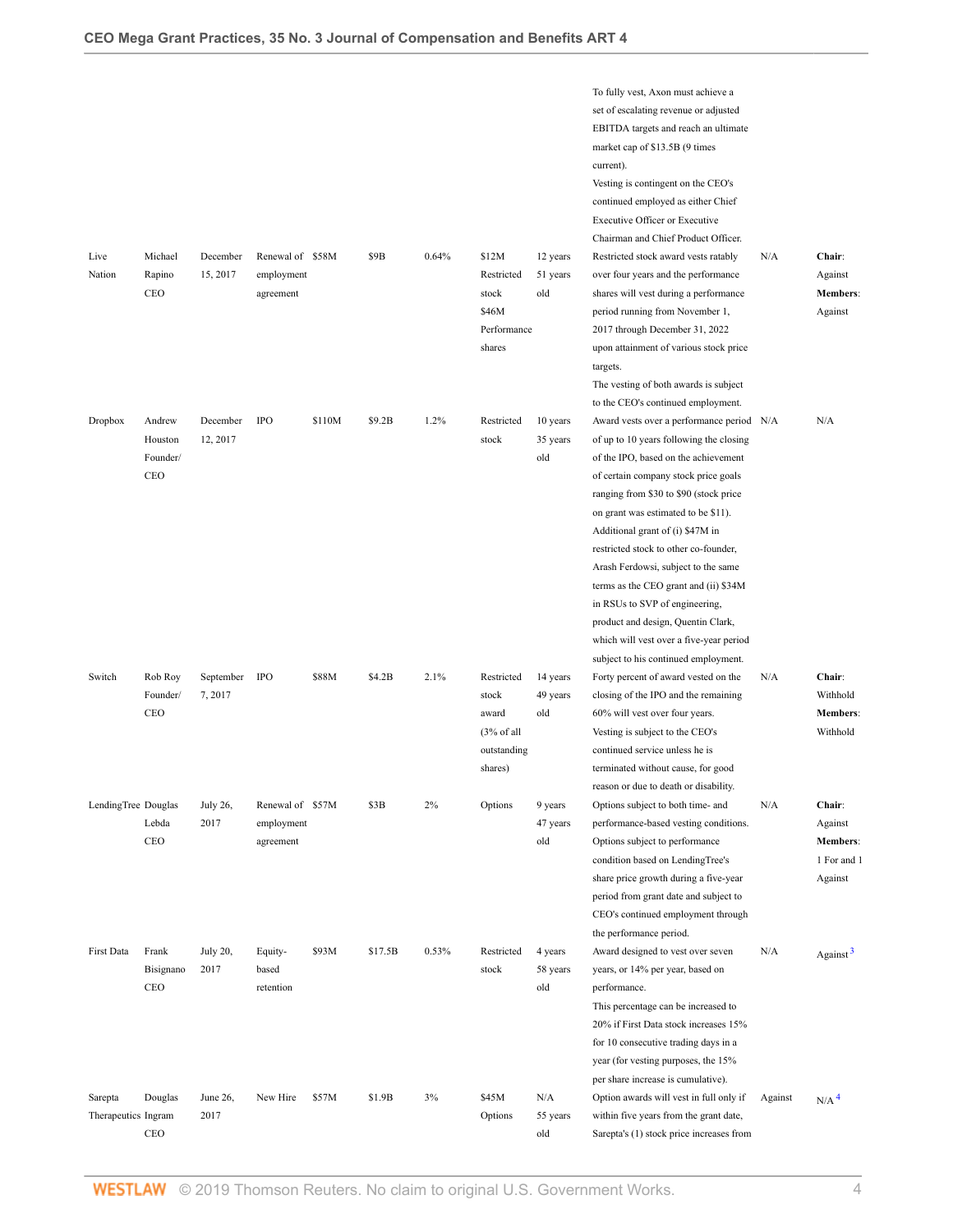<span id="page-5-0"></span>

|                                 |                                    |                       |                                                                                            |        |         |        | \$12M<br>Restricted<br>stock                              |                                  | \$34 to \$186 (a 438% increase) and (2)<br>share price CAGR exceeds the CAGR<br>of the NASDAQ Biotech Index's by at<br>least 5%.<br>The restricted stock awards vest<br>gradually over a four-year period.                                                                                                                                                                                                                                                                                                                                                                                                                                                                                                       |         |                                                         |
|---------------------------------|------------------------------------|-----------------------|--------------------------------------------------------------------------------------------|--------|---------|--------|-----------------------------------------------------------|----------------------------------|------------------------------------------------------------------------------------------------------------------------------------------------------------------------------------------------------------------------------------------------------------------------------------------------------------------------------------------------------------------------------------------------------------------------------------------------------------------------------------------------------------------------------------------------------------------------------------------------------------------------------------------------------------------------------------------------------------------|---------|---------------------------------------------------------|
| Snap                            | Evan<br>Spiegel<br>Founder/<br>CEO | March 1,<br>2017      | <b>IPO</b>                                                                                 | \$637M | \$24B   | 2.7%   | RSU award 5 years<br>(3% of<br>outstanding<br>shares)     | 26 years<br>old                  | The RSUs vested on the closing<br>of the IPO with no employment or<br>performance condition.<br>Additional \$100M stock granted<br>to chief strategy officer, subject to<br>vesting over a period of 11 years from<br>the grant date.                                                                                                                                                                                                                                                                                                                                                                                                                                                                            | N/A     | N/A                                                     |
| Walmart                         | Marc Lore<br>CEO of<br>Jet.com     | September<br>19, 2016 | Retention<br>paid to<br>Jet.com<br><b>CEO</b><br>after its<br>acquisition<br>by<br>Walmart | \$242M | \$213B  | 0.11%  | <b>RSUs</b>                                               | $2$ years $5$<br>44 years<br>old | RSUs to be paid over a five-year<br>period, subject to the CEO's continued<br>employment.                                                                                                                                                                                                                                                                                                                                                                                                                                                                                                                                                                                                                        | Against | Chair: For<br><b>Members:</b><br>For                    |
| Broadcom                        | Hock Tan<br>CEO                    | June 15,<br>2016      | LTI<br>Compensation                                                                        | \$98M  | \$103B  | 0.095% | PSUs                                                      | 10 years<br>62 years<br>old      | PSUs to vest based on relative<br>TSR and absolute TSR over two<br>overlapping performance periods, with<br>one three-year performance period<br>ending in 2020 and one four-year<br>performance period ending in 2021.                                                                                                                                                                                                                                                                                                                                                                                                                                                                                          | Against | Chair: For<br><b>Members:</b><br>For                    |
| Charter<br>Communicationstledge | Thomas<br>CEO                      | April 25,<br>2016     | Renewal of \$88M<br>employment<br>agreement                                                |        | \$42.5B | 0.21%  | \$10M<br>Restricted<br>stock<br>\$78M<br>Options          | 4 years<br>62 years<br>old       | Awards do not become 100% eligible<br>to be vested until five years from the<br>date of grant and must vest through<br>the achievement of certain stock price<br>thresholds (with per-share hurdles<br>ranging from \$289 to \$564 from a<br>grant date value of \$222) based on the<br>closing price of the company's Class<br>A common stock on the NASDAQ<br>Global Select for 60 consecutive<br>trading days, <i>provided</i> that none of the<br>awards may vest in the first three years<br>from the date of grant.<br>All awards that have not vested after<br>six years are cancelled.<br>Unvested awards are also cancelled<br>in the event of a termination by the<br>company for cause or a voluntary | Against | Chair: For<br><b>Members:</b><br>3 For and 1<br>Against |
| Valeant<br>Pharmaceuticalspa    | Joseph<br>Chairman/<br>CEO         | April 25,<br>2016     | New Hire                                                                                   | \$52M  | \$12B   | 0.43%  | \$10M<br>Options<br>\$12M<br><b>RSUs</b><br>\$30M<br>PSUs | N/A<br>60 years<br>old           | termination without good reason.<br>Options will vest ratably on each<br>of the first four anniversaries of the<br>CEO's commencement date, subject<br>to his continued employment with<br>the company through the applicable<br>vesting date.<br>RSUs will vest on the fourth<br>anniversary of the CEO's<br>commencement date, subject to<br>his continued employment through<br>the vesting date, <i>provided</i> that the<br>vesting of 50% of the RSUs may be                                                                                                                                                                                                                                               | N/A     | N/A                                                     |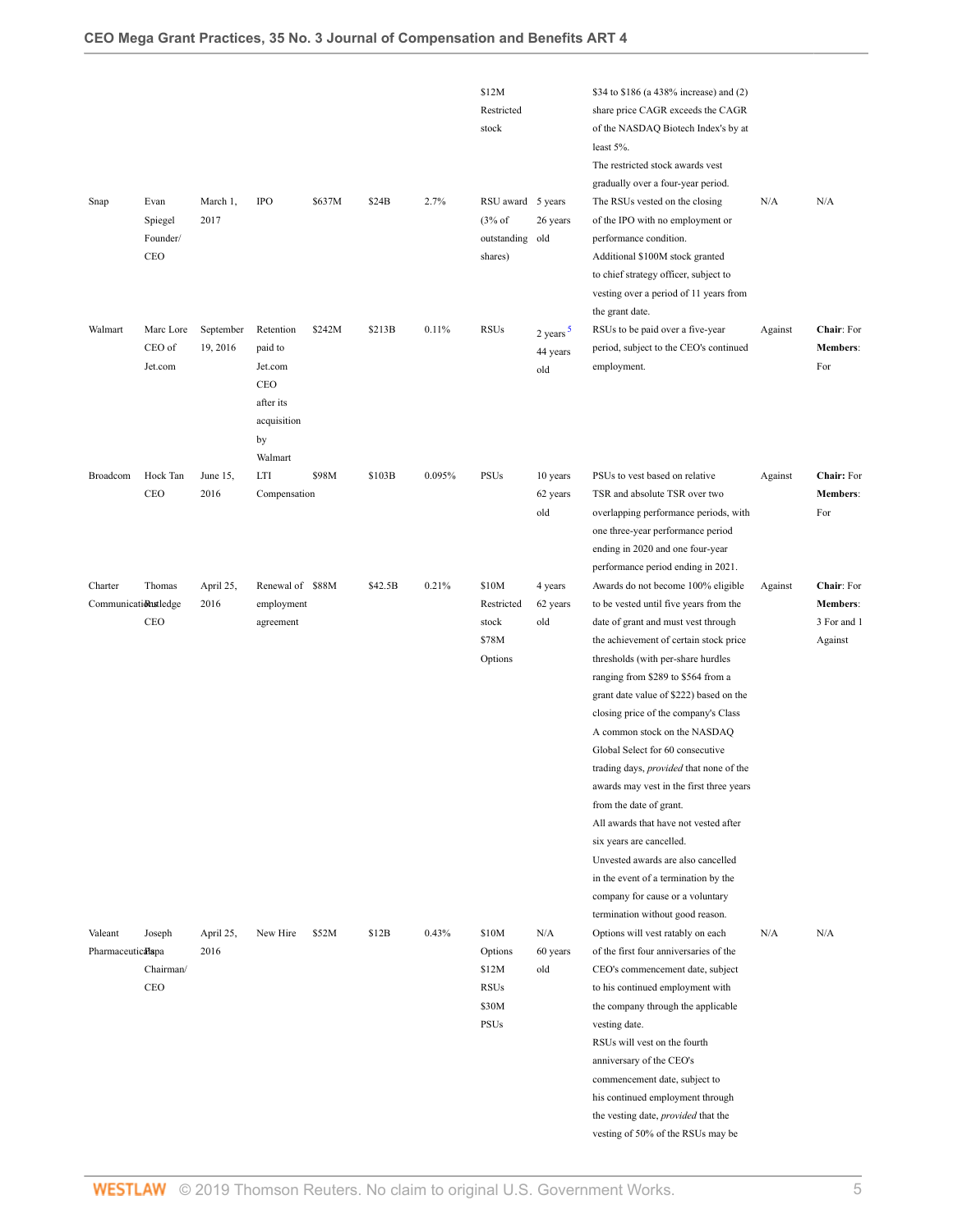<span id="page-6-0"></span>

|           |                 |             |                   |        |        |       |              |          | accelerated to the second anniversary          |         |             |
|-----------|-----------------|-------------|-------------------|--------|--------|-------|--------------|----------|------------------------------------------------|---------|-------------|
|           |                 |             |                   |        |        |       |              |          | of his commencement date if certain            |         |             |
|           |                 |             |                   |        |        |       |              |          | individual goals are met.                      |         |             |
|           |                 |             |                   |        |        |       |              |          | PSUs will vest on the fourth                   |         |             |
|           |                 |             |                   |        |        |       |              |          | anniversary of the CEO's                       |         |             |
|           |                 |             |                   |        |        |       |              |          | commencement date based on the                 |         |             |
|           |                 |             |                   |        |        |       |              |          | achievement of certain company share           |         |             |
|           |                 |             |                   |        |        |       |              |          | prices, applying linear interpolation for      |         |             |
|           |                 |             |                   |        |        |       |              |          | performance between the applicable             |         |             |
|           |                 |             |                   |        |        |       |              |          | thresholds, and subject to the CEO's           |         |             |
|           |                 |             |                   |        |        |       |              |          | continued employment with the                  |         |             |
|           |                 |             |                   |        |        |       |              |          | company through the vesting date. <sup>6</sup> |         |             |
|           |                 |             |                   |        |        |       |              |          |                                                |         |             |
| Google/   | Sundar          | February 3, | <b>CEO</b>        | \$199M | \$561B | 0.04% | Restricted   | 12 years | Awards vest in quarterly increments            | Against | Chair:      |
| Alphabet  | Pichai          | 2016        | Promotion         |        |        |       | stock        | 43 years | over four years, subject to the CEO's          |         | Withhold    |
|           | CEO             |             |                   |        |        |       |              | old      | continued employment.                          |         | Members:    |
|           |                 |             |                   |        |        |       |              |          |                                                |         | Withhold    |
| Expedia   | Dara            | March 31,   | Renewal of \$84M  |        | \$12B  | 0.7%  | Options      | 9 years  | 1.6 million of the options vest 50%            | N/A     | Chair:      |
|           | Khosrowshah2015 |             | employment        |        |        |       |              | 46 years | on each of the third and five year             |         | Withhold    |
|           | CEO             |             | agreement         |        |        |       |              | old      | anniversaries of the grant date, subject       |         | Members:    |
|           |                 |             |                   |        |        |       |              |          | to continued employment.                       |         | Withhold    |
|           |                 |             |                   |        |        |       |              |          | 1.1 million of the options vest upon           |         |             |
|           |                 |             |                   |        |        |       |              |          | satisfaction of a stock price goal of          |         |             |
|           |                 |             |                   |        |        |       |              |          | \$170 (an increase from the grant              |         |             |
|           |                 |             |                   |        |        |       |              |          | date stock price of \$91), subject to          |         |             |
|           |                 |             |                   |        |        |       |              |          | continued employment.                          |         |             |
| Go-Pro    | Nick            | June 2,     | <b>IPO</b>        | \$285M | \$3B   | 9.5%  | <b>RSUs</b>  | 12 years | Award to vest in three tranches of             | For     | Chair:      |
|           | Woodman         | 2014        |                   |        |        |       |              | 39 years | 1.5M RSUs, with the first tranche              |         | Withhold    |
|           | Founder/        |             |                   |        |        |       |              | old      | vesting on the grant date.                     |         | Members:    |
|           | CEO             |             |                   |        |        |       |              |          | Subsequent tranches to vest monthly            |         | 1 For and 1 |
|           |                 |             |                   |        |        |       |              |          | over 36 months from the grant date,            |         | Against     |
|           |                 |             |                   |        |        |       |              |          | with vesting conditional upon the              |         |             |
|           |                 |             |                   |        |        |       |              |          | CEO's continued employment and the             |         |             |
|           |                 |             |                   |        |        |       |              |          | company's common stock maintaining             |         |             |
|           |                 |             |                   |        |        |       |              |          | a specified closing stock price.               |         |             |
| JD.com    | Richard         | March, 6    | <b>IPO</b>        | \$591M | \$25B  | 2.4%  | <b>RSUs</b>  | 10 years | The RSUs vested on the closing of the          | N/A     | N/A         |
|           | Qiangdong       | 2014        |                   |        |        |       |              | 41 years | IPO and were granted in consideration          |         |             |
|           | Liu             |             |                   |        |        |       |              | old      | of the CEO's past and future services.         |         |             |
|           | Founder/        |             |                   |        |        |       |              |          |                                                |         |             |
|           | CEO             |             |                   |        |        |       |              |          |                                                |         |             |
| Microsoft | Satya           | February 3, | <b>CEO</b>        | \$65M  | \$272B | 0.02% | <b>RSUs</b>  | 22 years | Awards will be earned based on the             | Against | Chair: For  |
|           | Nadella         | 2014        | Promotion         |        |        |       |              | 46 years | company's TSR relative to the S&P              |         | Members:    |
|           |                 |             |                   |        |        |       |              |          |                                                |         |             |
|           | CEO             |             |                   |        |        |       |              | old      | 500 over each of three overlapping,            |         | For         |
|           |                 |             |                   |        |        |       |              |          | five-year performance periods                  |         |             |
|           |                 |             |                   |        |        |       |              |          | beginning on the grant date and the            |         |             |
|           |                 |             |                   |        |        |       |              |          | first and second anniversaries thereof.        |         |             |
| Discovery | David           | January 2,  | Renewal of \$145M |        | \$63B  | 0.23% | \$51M        | 7 years  | Award included a large upfront initial         | N/A     | Chair: N/   |
|           | Zaslav          | 2014        | employment        |        |        |       | SARs         | 54 years | award of cash- and stock-settled SARs,         |         | A           |
|           | CEO             |             | agreement         |        |        |       | \$94M        | old      | a smaller one-time sign-on PRSU                |         | Members:    |
|           |                 |             |                   |        |        |       | <b>PRSUs</b> |          | grant with a one-year performance              |         | Withhold    |
|           |                 |             |                   |        |        |       |              |          | period and a large upfront PRSU grant          |         |             |
|           |                 |             |                   |        |        |       |              |          | with a multi-year performance period.          |         |             |
| Apple     | Tim Cook        | August 24,  | <b>CEO</b>        | \$384M | \$312B | 0.12% | <b>RSUs</b>  | 13 years | RSUs to vest five years (50%) and 10           | For     | Chair: For  |
|           | CEO             | 2011        | Promotion         |        |        |       |              | 50 years | years (50%) after grant date, subject to       |         | Members:    |
|           |                 |             |                   |        |        |       |              |          |                                                |         |             |

Westlaw. © 2019 Thomson Reuters. No Claim to Orig. U.S. Govt. Works.